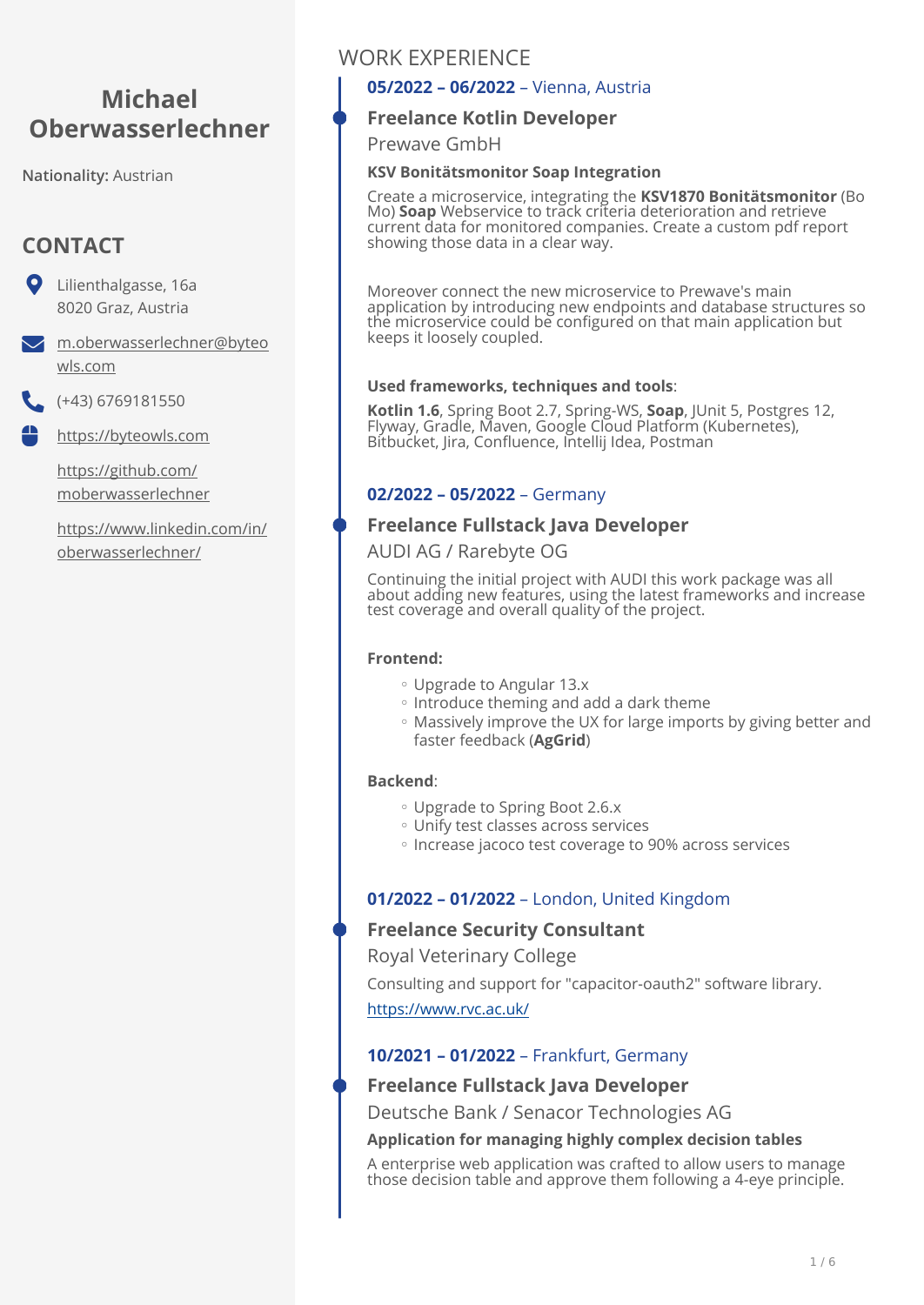Beside the ability to create and edit rules of a decision table in a cell-based inline editor, users can also export to Excel, edit there and import it afterward. This is also used for decision table migration from the old system and for transporting changes from stage to production. Multiple user permissions were introduce to give fine grain access to critical parts of the application. In-app notifications on open approval requests let the users know at first glance that there is some work to do.

3rd party workflow applications will access this application's REST API to get the data on their decision tables.

#### **Responsibilities**:

- Security: Keycloak integration, In-house Authorization service integration, Resource securing, server-side JWT signature verification using the IDPs public key
- Application layout and base design. Dark and light theme support. Localization
- REST Service architecture ◦
- Presentation of results in stackholder reviews
- Full stack development ◦
- DevOps TeamCity CI and Openshift ◦
- Communication with technical and specialist customer employees ◦

#### **Used frameworks, techniques and tools**:

Angular 12 with Angular Material and **AgGrid** (Light and Dark Theme), Spring Boot 2.5 (Core, Security, Data), Java 11, JUnit 5, **Keycloak** OIDC Integration, **Openshift** (Redhat Enterprise Kubernetes), Oracle and H2, TeamCity CI, Bitbucket, Jira, Confluence, Intellij Idea, Postman

# **10/2020 – 09/2021** – Ingolstadt / Graz

### **Freelance Backend Java Developer**

#### Audi AG / Rarebyte OG

#### **Rewrite of Java based REST services and migration to the AWS Cloud**.

After analyzing the existing solution we decided to rewrite the services with state of the art technology. The old implementation lacked the use of industry standards and did not include tests to ensure function of the mostly self written framework.

While rewriting the customer was heavily involved so we could improve and extend the solution including a management web app (Angular), that can handle all administrative tasks.

#### **Responsibilities**:

- Analysis of >5 year old massively fragmented backend solution without any tests ◦
- Rewrite decision ◦
- AWS infrastructure design and architecture - **Infrastructure as code** ◦
- Management frontend architecture ◦
- REST Service architecture ◦
- Consulting and requirements engineering ◦
- Full stack development ◦
- DevOps ◦
- Communication with technical and specialist customer employees ◦

#### **Used frameworks, techniques and tools**:

Angular 11+ with Angular Material, Spring Boot 2.x (Core, Security, Data), Java 11, JUnit 5, Docker, AWS Cloud (CloudFormation, Elastic Container Service (Fargate), Elastic Container Registry, Route53, CloudFront, S3, SES, SNS, Certificate Manager, RDS (MySQL 8)), Github SCM, Github Actions for CI, Github Packaging for private maven dependencies, Intellij Idea, Postman, HackNPlan

Manufacturing

#### **12/2019 – 08/2021** – Graz, Austria

# **Freelance Lead developer**

Graz University of Technology

**Internal platform for the digital transformation of document delivery processes**.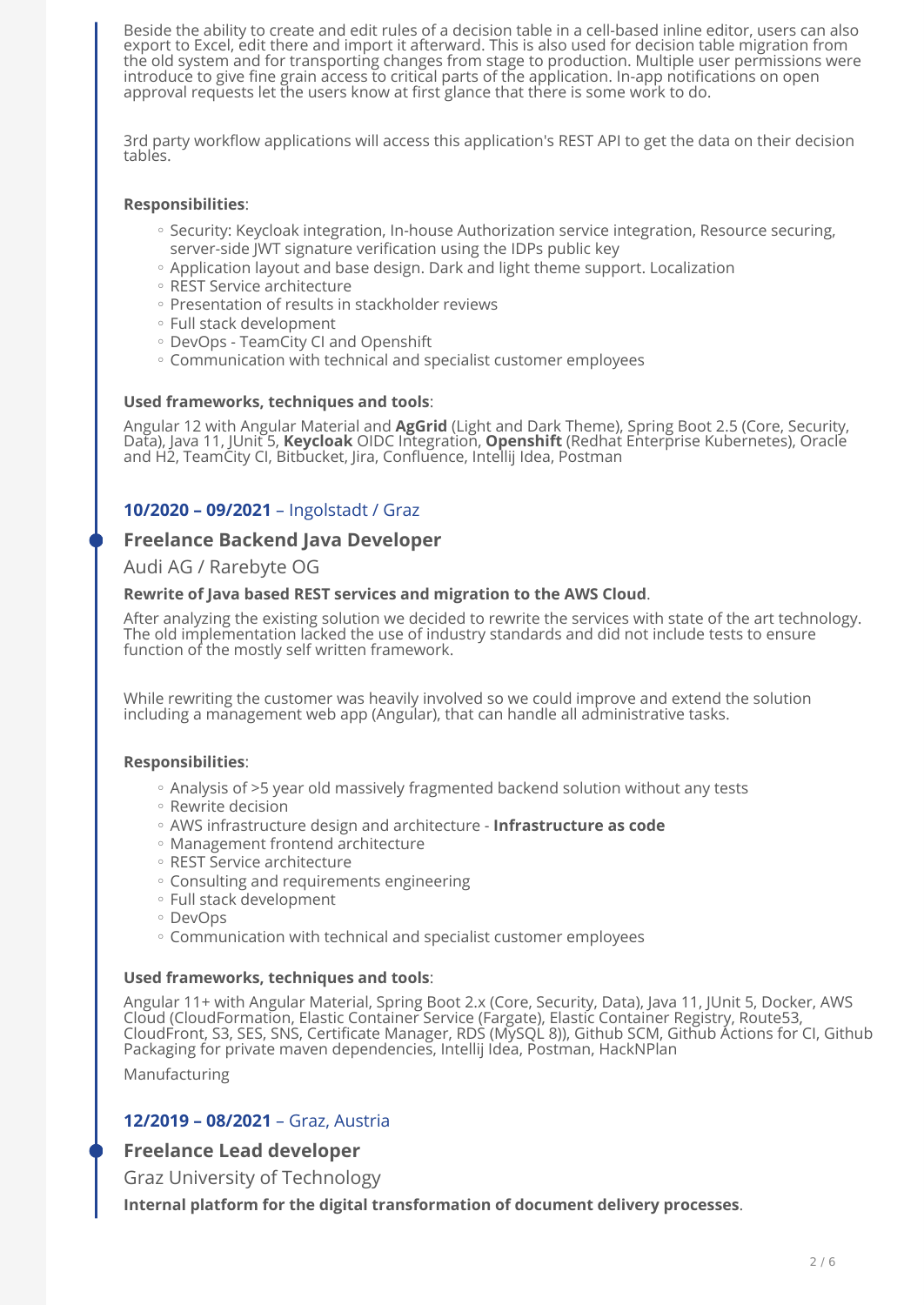The university's departments access the platform using SSO (SAML2), upload their documents, give some additional data and have constant feedback on how their delivery is processed.

Moreover, the platform helps archive management to keep track of these deliveries and integrate the data with a specialized software "ActaPro" not intended to be accessible to department users.

#### **Responsibilities**:

- Software design and architecture
- Consulting ◦
- Full stack development ◦
- DevOps ◦
- Communication with technical, specialist stuff and end users to get the best solution for all stakeholders

#### **Used frameworks, techniques and tools**:

Angular 12+ with Angular Material, Spring Boot 2.x (Core, Security, Data), Docker and Docker Swarm, Nginx, MySQL 8, Github SCM, Github Actions for CI, Github Packaging for private maven dependencies.

#### **Status:**

part-time on going Education

# **03/2019 – 09/2019**

# **Freelance Lead Developer**

BAWAG P.S.K. / Senacor Technologies AG

#### **Responsibilities**

#### Application Development

- Application for cashing out money
- Integration with core banking system
- Integration with counter devices like ID scanner, Signature pad ◦
- Coaching a junior developer ◦
- Presentation and communication with customer
- Preparing tasks and sprints
- Technical Documentation ◦

#### DevOps

- Manual migration of Bitbucket Cloud repositories (incl. Pull Requests and Comments, clean up hundreds of stale branches) to on premise Gitlab (no direct access possible)
- Jenkins installation and integration with Gitlab ◦
- Dev Server Setup (Apache) ◦

#### **Tech Stack**

Angular 7, Angular Material, Spring Boot 2.x, Spring Security, JUnit 5, Gradle, Gitlab, Jira, Confluence, Redhat Linux

Financial and insurance activities / Wien, Austria

# **10/2017 – 03/2019**

# **Founder, Software Architect, Developer**

BYTEOWLS Software & Consulting (Owner)

#### **Team Conductor**

Online club / association / society management platform.

In 2018 I worked up to 90% on this product and launched a multi-language web platform (PWA) running on the AWS cloud, Android and iOS apps, a multi-language product website using WordPress and social media accounts.

*Responsibilities*

∘ Idea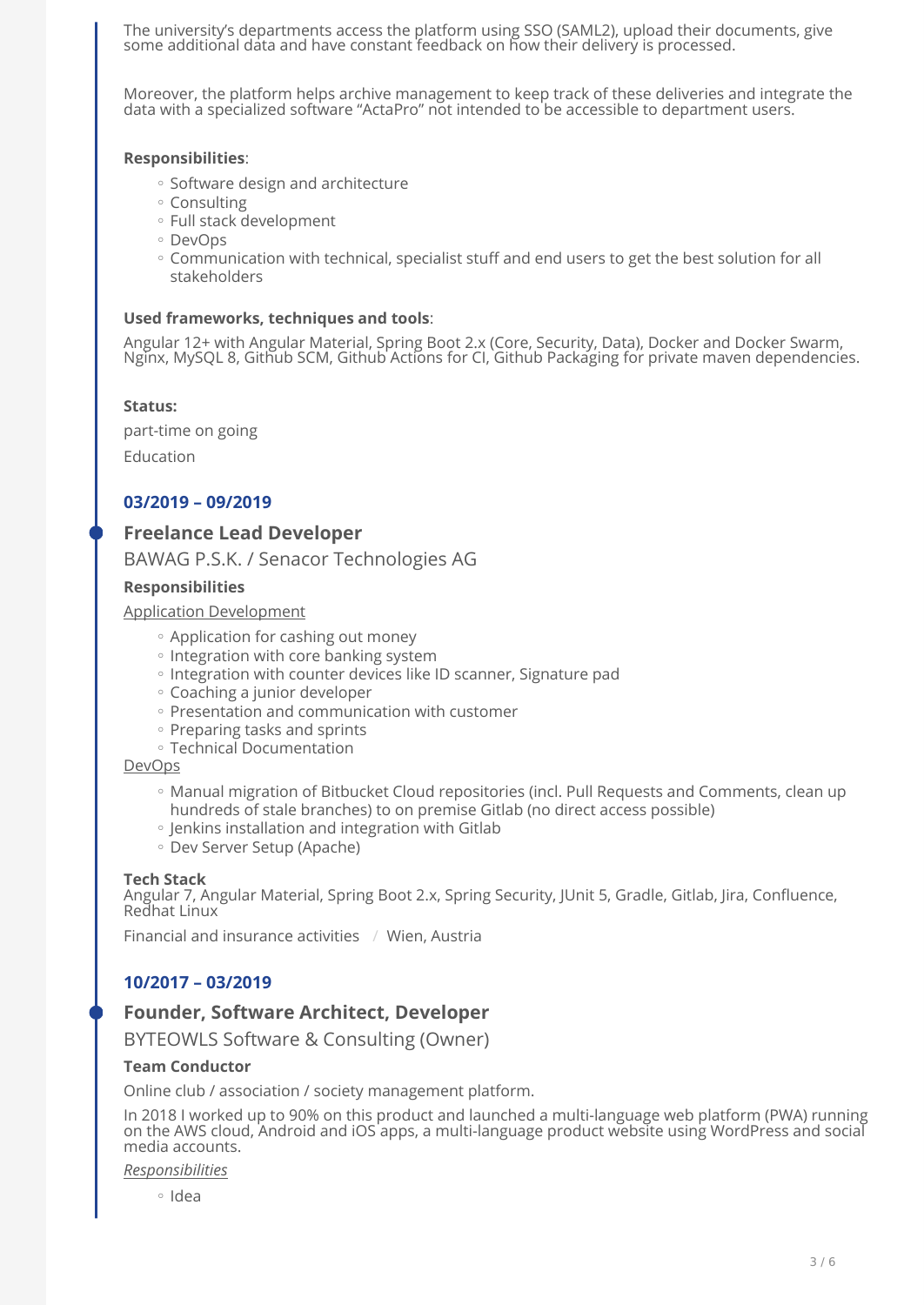- Concept and project management ◦
- Product development
- Marketing ◦
- Support
- Dev Ops ◦

#### See [team-conductor.com](https://team-conductor.com) for details.

#### *Used frameworks, techniques and tools*

Java 8, Spring MVC, Spring Java Config, Spring Security, Spring Boot, OAuth2, SASS, CSS, JSP+JSTL, Thymeleaf, Hibernate 5, Liquibase, MySQL, Gradle, Maven, Git, Intellij IDEA, Jira. Angular 6+, TypeScript, RxJs, Capacitor, XCode 10, Android Studio, Amazon Web Services incl. Elastic Beanstalk, S3, EC2, RDS, EFS, SNS, SES, SQS.

### **Consulting**

- **Upgrade a Vaadin 6 application** ◦
- By using Vaadin 8 I removed nearly all addons
- Spring Boot with embedded servlet container instead of Tomcat 7 makes development much easier
- Clean up dependencies ◦
- Clean up and speed up Hibernate and Database ◦
- Found and documented various critical bugs ◦
- **Migration guide for 3 existing projects** ◦
- Only database access possible ◦
- ETL for the win ◦

#### Austria

# **02/2008 – 03/2017**

# **Senior Software Developer and Architect**

Netconomy Software & Consulting

#### **Responsibilities:**

- Technical lead ◦
- Architecture and development of the enterprise information management platform MUM. See [htt](http://mum-software.com) [p://mum-software.com](http://mum-software.com) for details.
- Find generic solutions for complex and specific customer needs to improve the software without building customer specific features
- Scrum Master incl. the introduction of Scrum to the team
- Maintain Jira, Confluence and BitBucket for the team ◦
- Pre Sales ◦
- Implement MUM based projects with customers

#### **Main activities (sub projects):**

- Integration of various authentication technique like LDAP, Active Directory, Kerberos, SAML2 and Azure AD.
- Integration of a BPMN process engine
- Migration project from Spring XML to a customizable Spring Java Config based on Servlet Specification 3.0
- Improvement of the the build process by moving to Gradle and dependency management
- Adapt MUM to run on Azure App Services
- Basic experience with SAP HCP
- $^{\circ}$  ...

#### **Used frameworks, techniques and tools**

Java 6-8, Spring MVC, Spring Java Config, Spring Security, Spring Boot, LDAP, Kerberos, Active Directory, SAML2, Azure AD, GWT, Vaadin, SASS, CSS, JSP+JSTL, Jquery, Camunda BPM, Eclipse, BIRT, Hibernate 4, Liquibase, MS Sql Server, Oracle, Ant, Gradle, Maven, Git, SVN, JVM based Scripting, JavaScript Rhino + Nashorn, Azure App Services, New Relic APM, Tomcat 6-8.5, Apache Http 2.x, Intellij IDEA, Jira, Confluence, Bitbucket, Nexus Maven Repository.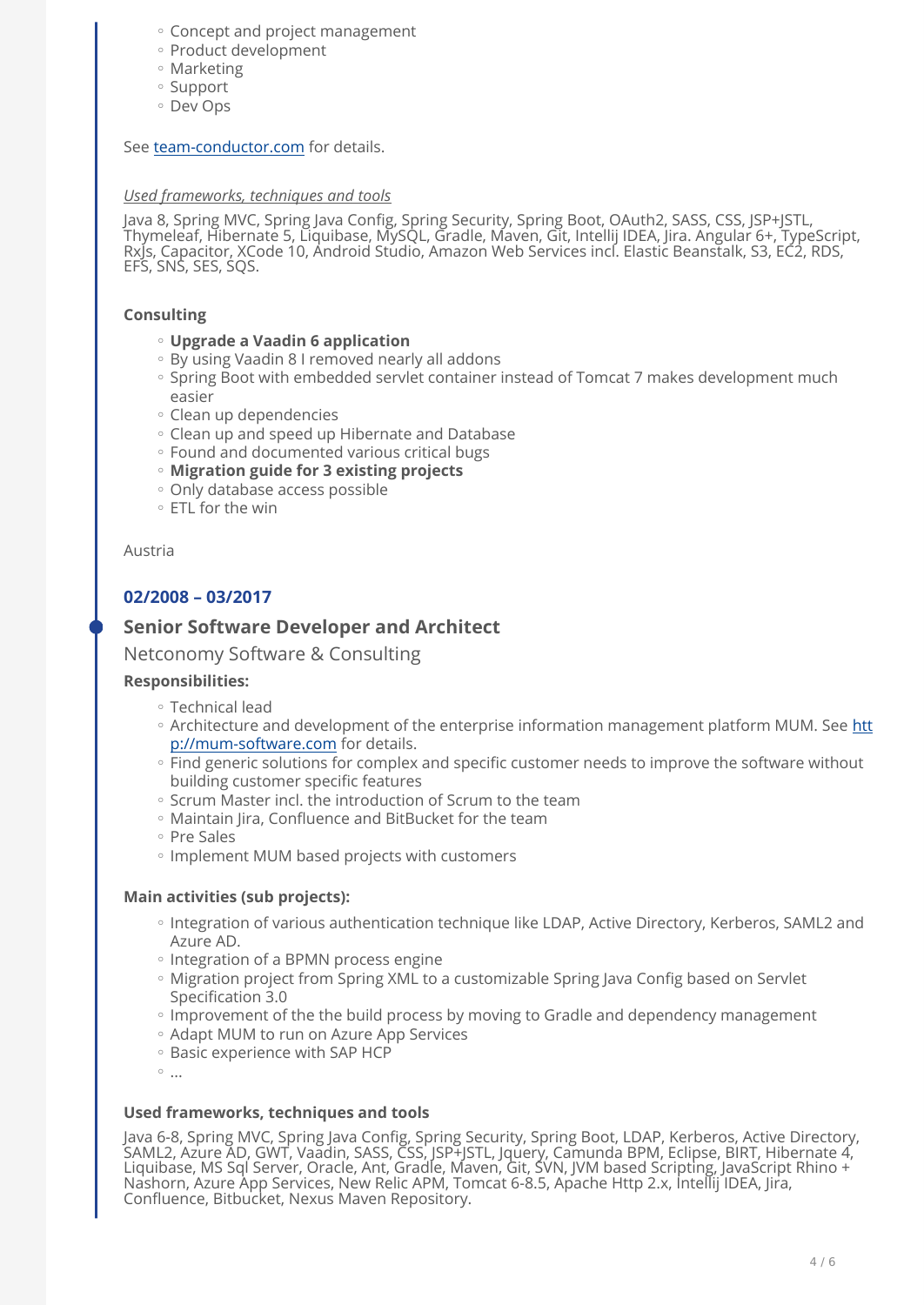# **10/2005 – 01/2008**

# **Junior Software Developer**

FH JOANNEUM University of Applied Sciences

## **Responsibilities:**

- On-going development and customization of a degree course administration software
- Creating various reports for the degree coures, like grade sheets or diploma supplements
- 3rd level support ◦
- Training

# **Used frameworks, techniques and tools:**

Java 5 (Servlets), JSP, Sql Server, HTML, JavaScript, iText Graz, Austria

# EDUCATION AND TRAINING

# **10/2013 – 10/2013** – Berlin, Germany

# **Certified Professional for Software Architecture**

# iSAQB

In this foundation level course I learned:

- the concept and significance of software architecture
- tasks and responsibilities of software architects ◦
- the role of software architects within projects
- state-of-the-art methods and techniques for developing software architectures

# **10/2000 – 06/2005** – Klagenfurt, Austria

# **DI (FH) in Telematic and Network Engineering**

FH Technikum Kärnten - University of Applied Sciences

EQF level 7

# LANGUAGE SKILLS

# **MOTHER TONGUE(S):** German

# **OTHER LANGUAGE(S):**

**English** 

| Listening | <b>Reading</b> | Spoken<br>production | Spoken<br><i>interaction</i> | <b>Writing</b> |
|-----------|----------------|----------------------|------------------------------|----------------|
|           |                |                      |                              |                |

# ORGANISATIONAL SKILLS

# **Organisational skills**

- Technical Lead ◦
- Scrum Master ◦
- Organizing technical trainings ◦

# JOB-RELATED SKILLS

**Job-related skills**